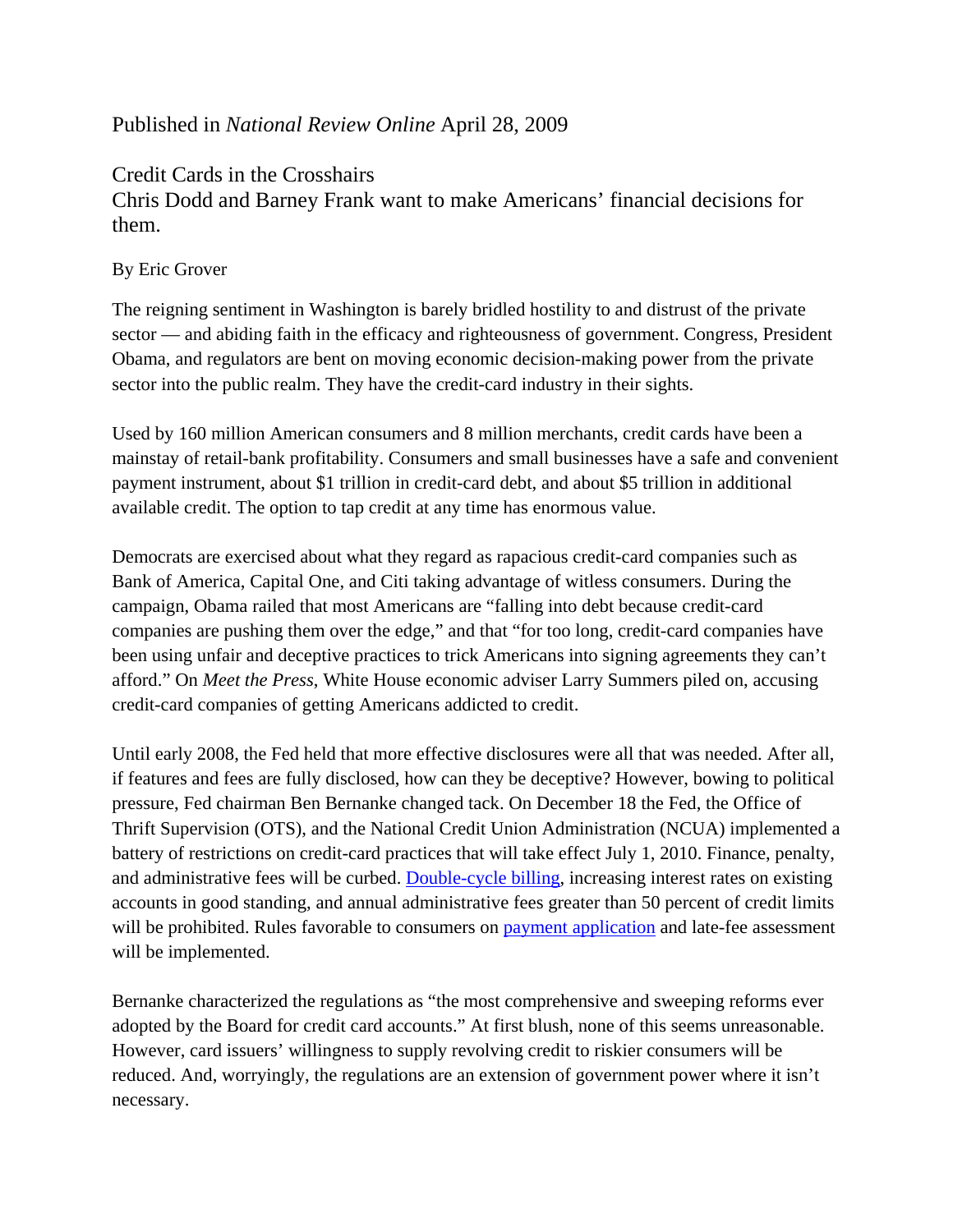Congress is impatient. Two credit-card bills are on the front burner: House Financial Services Committee chairman Barney Frank and Rep. Carolyn Maloney's "Credit Cardholder Bill of Rights Act," and Senate Banking Committee chairman Chris Dodd's "Credit Card Accountability, Responsibility and Disclosure Act."

On April 22, the House Financial Services Committee, on a vote of 48 to 19, approved Frank and Maloney's bill, sending it to the full House for consideration. Besides requiring a 45-day notice of rate increases and implementing more severe restrictions on administrative fees, it simply legislates what the Fed, OTS, and NCUA are already doing by regulatory diktat. Senators Levin and Udall sponsored the Senate companion bill.

On March 31, Dodd's Senate bill, which addresses many of the same issues as Frank and Maloney's House bill, won committee approval 12 to 11, with all Republicans and South Dakota Democrat Tim Johnson voting against it. Its name notwithstanding, Dodd's legislation wouldn't improve accountability, responsibility, or disclosure. Big Brother would treat credit-card companies more like public utilities and consumers as too feeble and incompetent to manage their own affairs.

Dodd would prohibit anyone between the ages of 18 and 21 from obtaining a credit card without both getting parental approval and passing a financial-literacy course. This infantilizes Americans who can vote, serve on juries, have abortions, and join the military.

Washington mandarins are also entertaining getting in the business of endorsing some credit cards over others: Dodd proposes that the government rate cards from one to five stars. Is this the state's role? There are already a host of web sites through which shoppers can evaluate thousands of credit cards based on feature-set combinations and prices.

Democrats decry high-fee credit cards as "predatory"; these cards are often provided to the same risky consumers whose mortgages the government encouraged (policies exhorted banks to make the loans and Fannie Mae and Freddie Mac to buy them). Frank would ban annual fees greater than 25 percent of the credit limit, destroying the subprime-credit-card business model — and curtailing revolving credit for the 18 percent of American adults who have subprime credit and the 27 percent who have thin or no credit. True, sometimes people make bad financial decisions. Nonetheless, in a free society it should be them making the decisions, not Barney Frank, Chris Dodd, or Ben Bernanke.

Another front in the government's war on credit-card companies: Re-reforming bankruptcy law so that charge-offs get a boost.